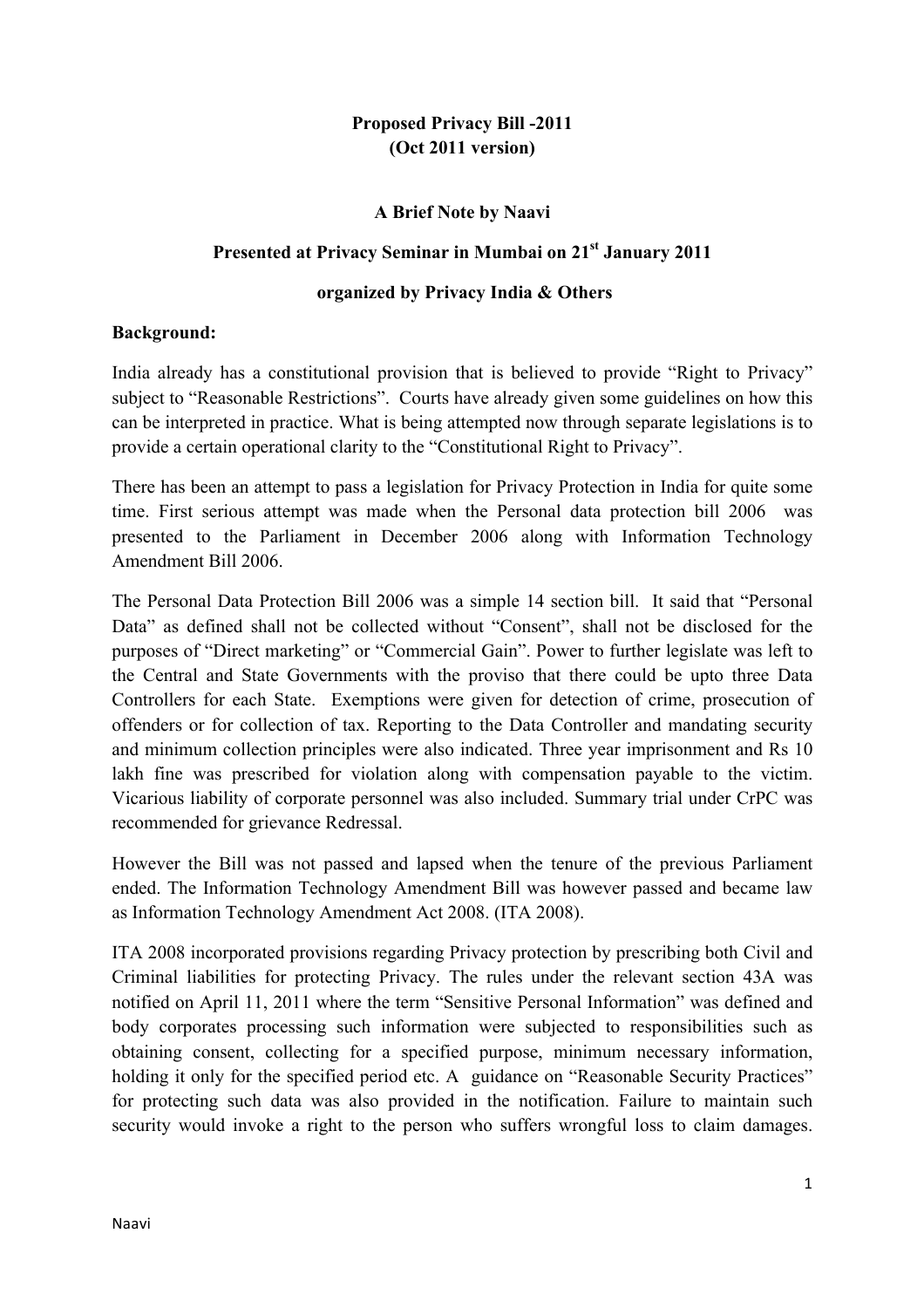Additionally, under Section 72A, breach of the terms of a lawful contract for processing personal data was made punishable with three year imprisonment and fine.

The rights that a new Privacy Bill needs to address are broader than what ITA 2008 tries to address. Privacy protection under ITA 2008 is completely dependent on the contractual agreement between the data subject and the data processor. Since the individuals in such cases often are victims of one sided contractual obligations, the protection of privacy rights under ITA 2008 may not be strong in practical terms. A separate Privacy Bill provides statutory protection which cannot be easily overruled by the individual contract between the data subject and the data controller.

 Government of India has been in the process of drafting a new version of the Privacy Protection legislation in the form of Privacy Bill 2011. It appears that the draft of the Bill is still undergoing several changes. The following comments are based on one of the latest versions available since October 2011

The first draft of the Bill which was available until a few months back was a massive 94 section legislation which has now been pruned to 73 in the latest version. The different versions indicate the amount of confusion that prevails in the legislating bodies. The latest information indicates that even this draft is prone to further amendments and hence we need to keep our fingers crossed to know the final shape the Privacy law may take.

This fluid state of affairs makes it all the more essential that a reasoned feedback is made available to the Government through seminars such as these so that the legislation may be effective and useful.

### **Essential Features of a Good Privacy Legislation:**

In the light of the above the essential features of a Good Privacy legislation can be identified as follows.

- Providing an enforceable Right to the Citizen
- Establishing an effective monitoring mechanism
- Imposing responsibilities on the data processor
- Defining a noncompliance deterrence structure
- Providing a Grievance Redressal mechanism
- Avoid/Minimize overlapping of provisions with other legislations

Let's analyse some of the key provisions of the Privacy Bill 2011 (PB 2011) under the above considerations.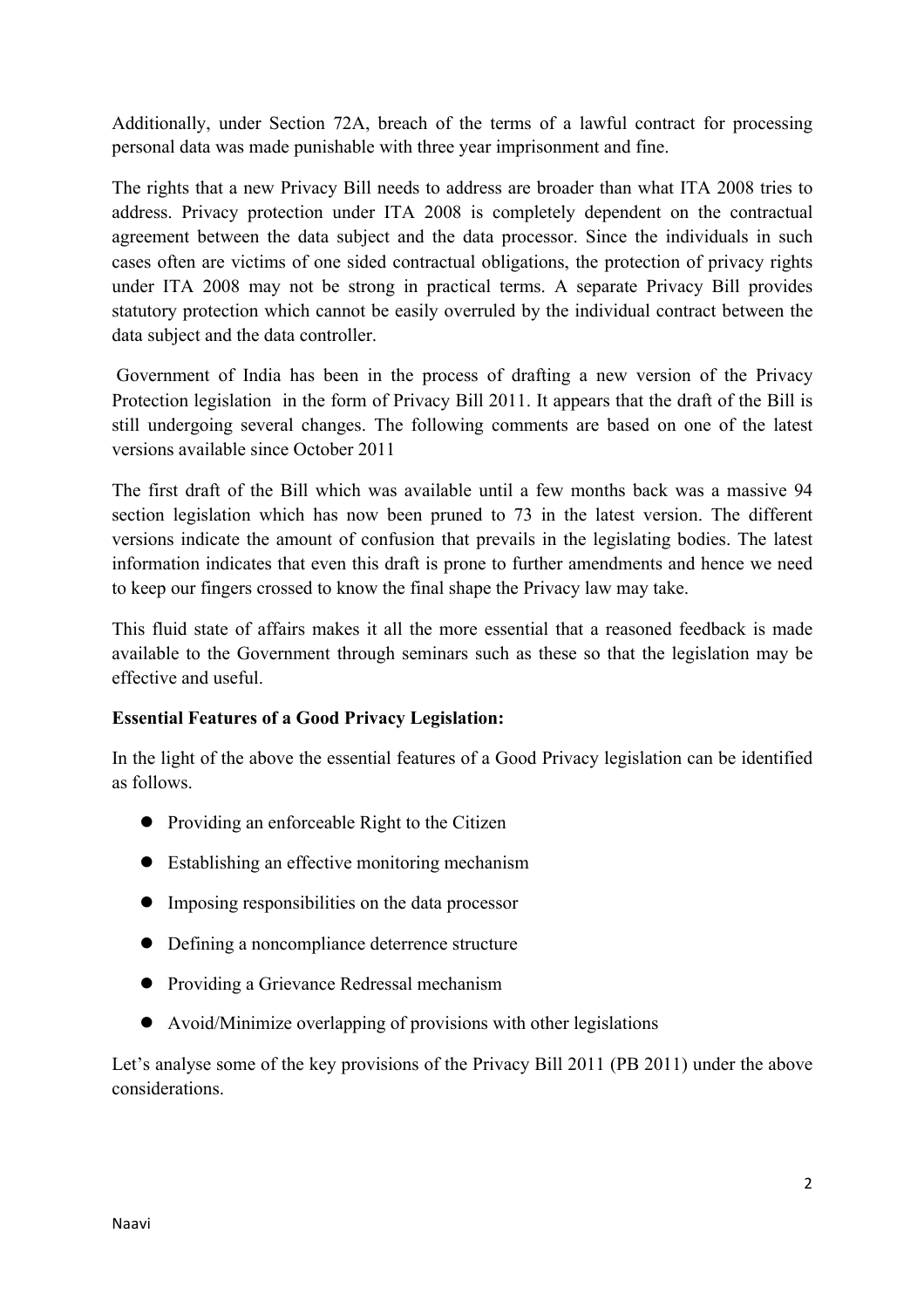### **Providing an Enforceable Right to the Citizen**

The most important aspect that we look for in the legislation is what is the Right that is protected and whether it is defined properly.

The PB 2011 states under Section 3 that

# "**All citizens shall have a right to privacy which shall not be infringed except in accordance with law and subject to provisions of this Act"**

This states that there shall be a right to privacy but privacy itself is defined only through the definition of what constitutes "Infringements". The Privacy right is created by this law by defining the circumstances under which the right to privacy can be infringed. For all practical purposes, in future, this law will prevail over everything else including the interpretations of the Constitution when there was no such law.

The first observation on the Bill is therefore a thought that It would have been more effective if the "Right to Privacy" could have been derived and extended from the Constitution and the Privacy Bill focused only to set up an infrastructure to implement the constitutional guaranteed right and provide such clarifications as are necessary for the implementation.

By attempting to define the Right to Privacy by law we may be imposing restrictions on an extended interpretation of the "Right to Privacy". What the current approach has done is to define the "Right to Privacy" by the set of exclusions mentioned in the Bill which relate to how the data related to the person should or should not be handled. "Privacy Protection" under the Bill therefore does not go much beyond "Data Protection".

A thought has to be given to whether it is feasible to define "Right to Privacy" beyond "Data protection". But this is an intellectual discussion beyond the scope of this note.

Under Section 5, four specific types of infringements are defined. Accordingly, the following activities shall be construed as infringements if they are undertaken in a manner not specifically authorized in the Act.

- 1. Collection, processing, storage and disclosure of **Personal Data**
- 2. Interception or monitoring of **communications** sent from or to the individual
- 3. **Surveillance** of the individual
- 4. Sending **unsolicited commercial communications** to the individual

Section 4 and 6 indicate "When the Privacy Right can be infringed".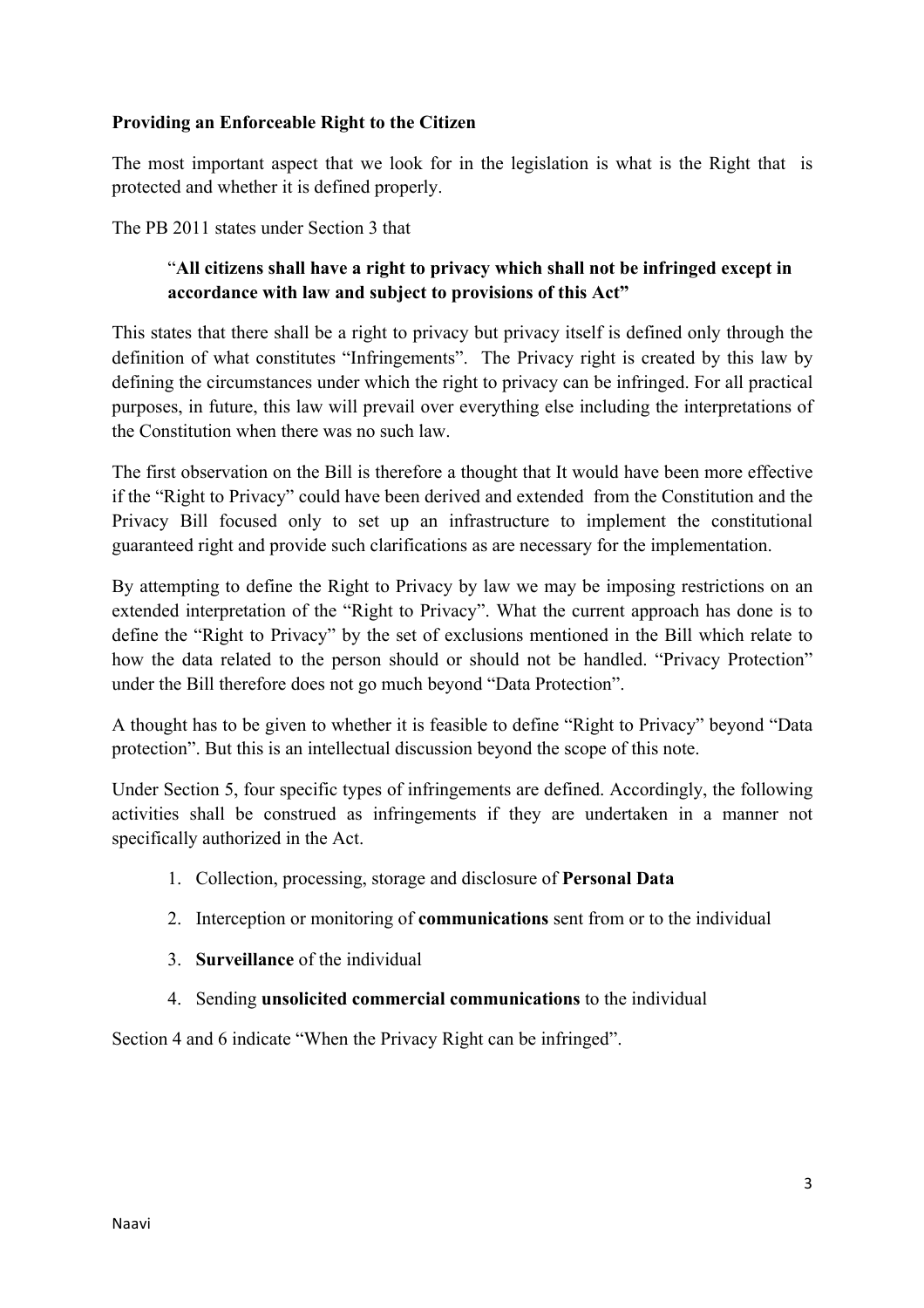Under Section 4, it does not constitute infringement if privacy Rights are breached under the following circumstances.

- 1. sovereignty, integrity and security of India, strategic, scientific or economic interest of the State
- 2. Preventing incitement to the commission of any offence
- 3. Prevention of public disorder or detection of crime

# 4. **Protection of rights and freedoms of others**

5. In the interest of friendly relations with foreign states

Under these exemptions the provision on "Protection of rights and freedoms of others" is vague. It is perhaps meant the "Right to Freedom of Expression" and "Right to Information". It is better if the intention is clarified as otherwise such vague provisions are liable to be misused. Even "Preventing incitement" is too vague and is most likely to be misused. "Prevention of public order" can be extended to all cases of politically motivated issues and is another source of misuse. "Security of India" used in the first sub clause would have covered the cases of offence or crime and hence points 2 and 3 above can be deleted while point 4 could be made more specific.

Under Section 6, Publication by any mode for journalistic purpose is also exempt from Privacy unless it is proven that such publishing is of material which is reasonably expected to be held private. This perhaps can be identified with "Freedom of Press".

The rights specified above apply to "Personal Information" which is a very broad set of information about any living individual that is capable of individually identifying the person. The definition of "Personal Information" also includes "Any expression of opinion about that person". [Sec  $2(xxii)$ ]

As against this, there is also a definition of "Sensitive Personal Information" under Section 12 which means the following

- UID or PAN
- Physical and mental health including medical history
- Biometric or genetic information
- Criminal convictions
- Banking credit and financial data
- Narco Analysis and/or Polygraph test data

Sec 12(1) indicates circumstances in which Sensitive Personal Information can be disclosed without authorization without being considered as an infringement.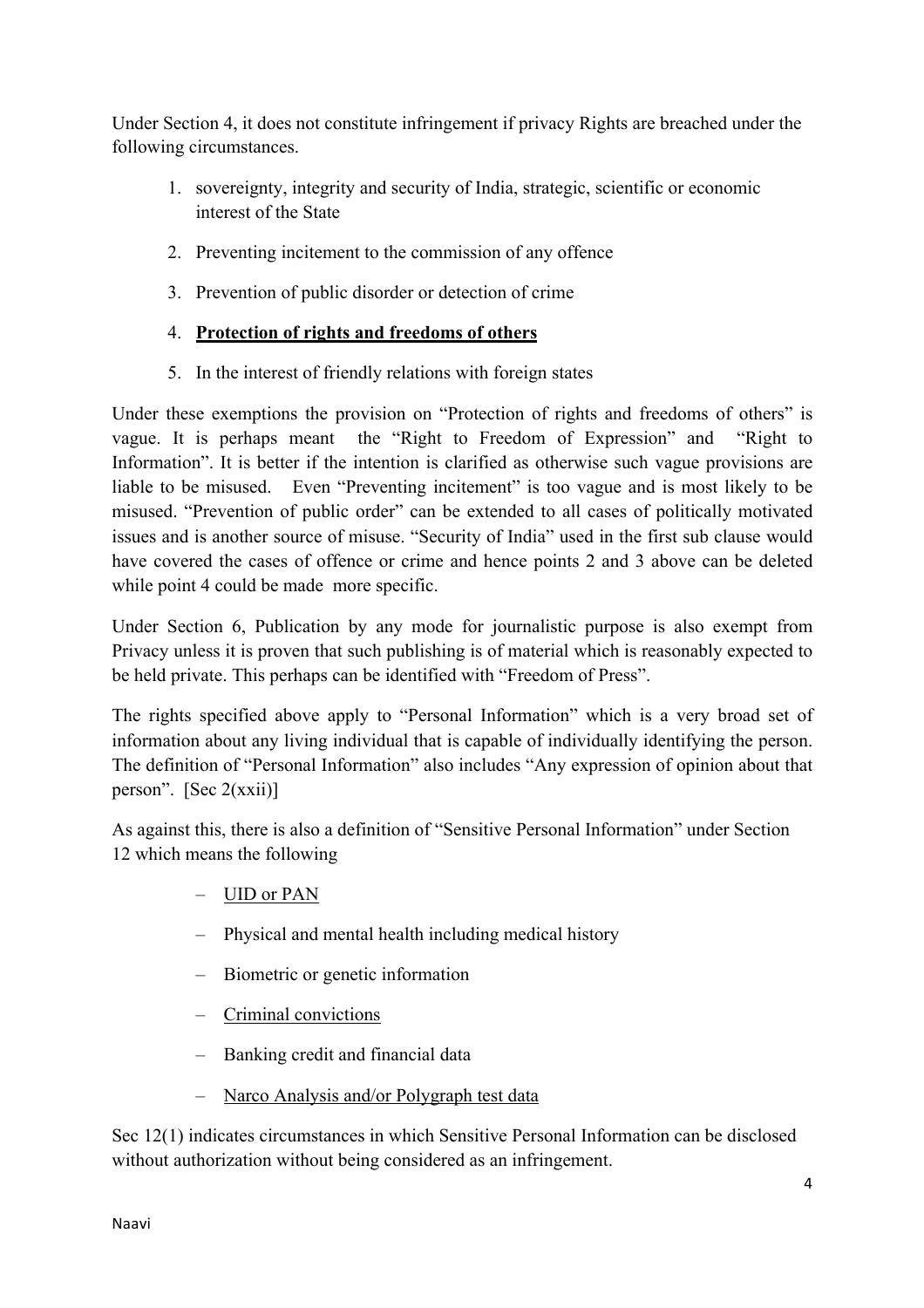The Act in its entirety applies to "Personal Information". The only special provision that is applicable to "Sensitive Personal Information" is that processing of such information has to be managed by a Data Controller with **a prior authorization** and **cannot be sub contracted** to a "Data Processor".

The inclusion of PAN number as sensitive personal information makes every business entity which draws an invoice or pays TDS for suppliers would become a "Data Controller" under the Act subject to registration and other formalities. It is not clear if it was the intention of the legislation to make every business entity including professionals like Chartered Accountants using the PAN numbers of others as "Data Controllers".

## **Redefining the basic Principles**

If the "Privacy Right" has to be taken beyond "Data Protection", it is necessary to define "Privacy" as a "Sense of personal liberty felt by an individual without the constraints felt by him as radiated by people around him".

The availability and disclosure of data about an individual to the people around is the prime reason for these constraints to be felt by the individual. Hence one of the concepts of Privacy is to give the right to the individual to control how much of the information about himself he would try to share with others. Under such a definition, data disclosure becomes a means of eroding the sense of privacy and therefore becomes part of the privacy protection mechanism.

This should then be addressed under three classifications namely, "Personal Data, "Sensitive Personal Data" and "Essential Data".

Essential data is one which the society has the right to know. It includes data on communicable diseases carried by the person etc which has a direct impact on the society. Sensitive personal data is the data which the individual has absolute right to keep confidential like the one which a person would like to keep in his private diary. Personal data is the residual data about the person which includes his basic identity.

The entire gamut of "Consent", "Collection Principles", "Data Security", "Data Retention" etc. should be defined under two levels. Level-I Protection norms should apply to all "Personal Data" and Level-II Protection norms (Stricter than Level-I) should apply to "Sensitive Personal Data".

Essential data by definition is mandatory to be made public and hence can be outside the privacy related controls. It is within the reach of "Right to Information" and "Right to Freedom of Expression". Under certain circumstances some of the "Permitted Infringements" fall into the category of "Essential Data".

The above three way classification of data about an individual and developing principles of collection and disclosure for each classification separately is expected to provide a better foundation for regulation than the present approach where principles of collection, disclosure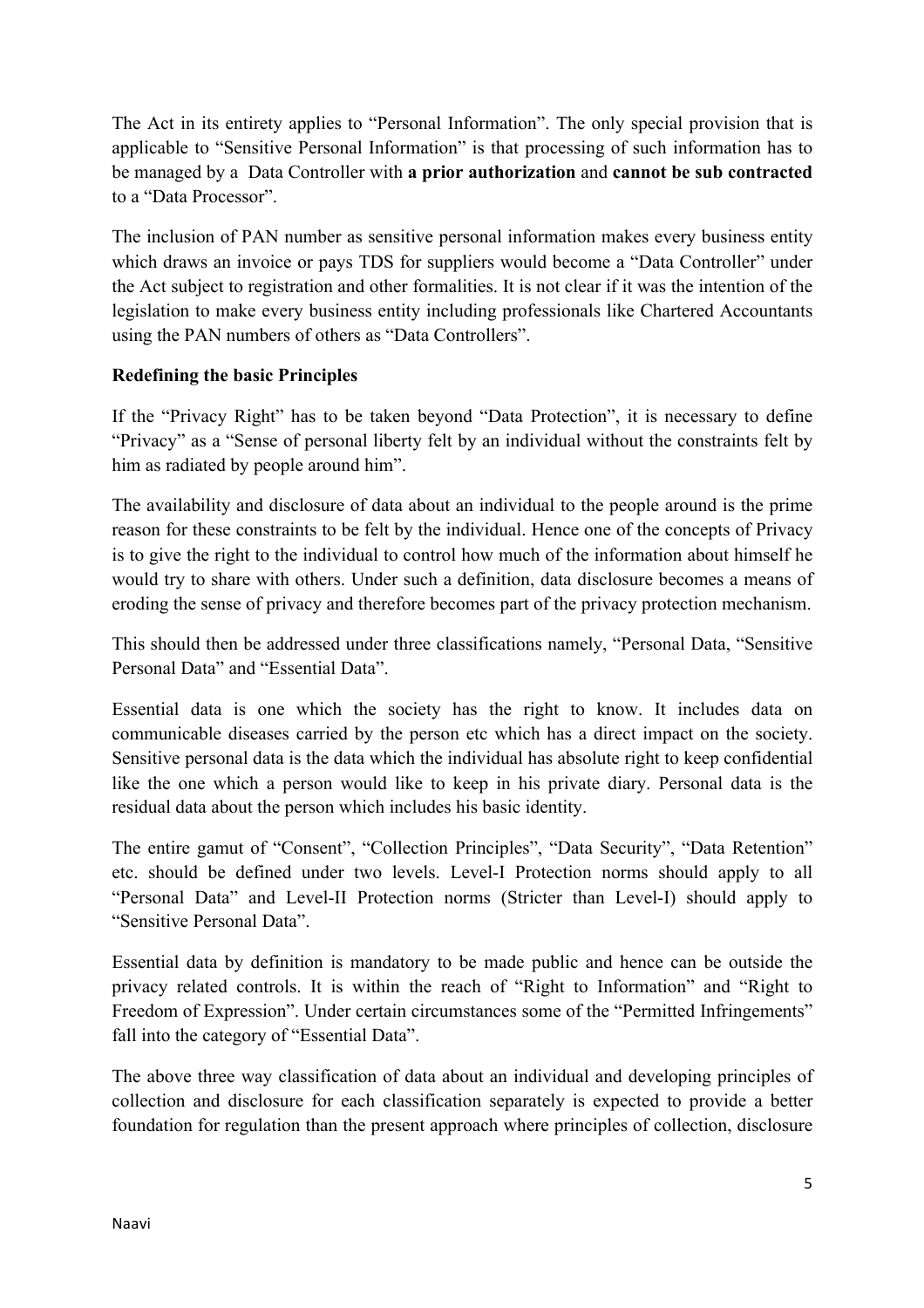etc are common for both "Personal data" and "Sensitive Personal data" and only the security aspects during processing differ between the two.

### **Establishing an effective Monitoring Mechanism**

The Bill appears to suggests a single office of the Data Protection Authority with all the administrative responsibilities.

For settlement of disputes, the Cyber Appellate Tribunal (CAT) constituted under ITA 2008 is entrusted with the responsibility of being the first trial court as regards complaints between a data subject and the data controller.

 At present, there is one office of CAT in Delhi which is hardly capable of meeting the requirements of ITA 2008. There is therefore an urgent need to recognize that we need a number of Cyber Appellate tribunals or their Benches to be established in many State capitals so that victims may approach them without prohibitive cost.

Further, it would be better if the role of CAT is retained as a First Appeal Court rather than the trial court.

For this purpose, Data Protection Authority should double up as the Adjudicator for disputes. This may require multiple offices of the Authority to be created in States. Alternatively, the administrative and judicial functions of the Data Protection Authority can be segregated and the Authority can set up the required number of Administrators and Data Dispute Adjudicators operating from State locations.

It may be noted however that Under Sec  $40(x)$  while defining the functions of the Data Authority, it is stated that one of the functions is to receive and investigate complaints about alleged violations of data protection and to issue appropriate orders. This indicates that the Authority is vested with a sort of" Investigatory" and "Adjudicatory" powers but this is not taken into account properly while defining the role of CAT. The conflict needs to be resolved and the roles of the Authority and CAT in respect of disputes need to be properly clarified.

### **Monitoring of Data Processors**

Under the proposed Bill, entry in the National Data Controller Registry is made only by the Data Controllers. Data Processors are not registered with the Data Authority except as a part of the Data Controller's entry.

Hence Data Processors need to be controlled through the Data Controllers through appropriate contractual agreements.

Data Controllers may be imposed an obligation to confirm to the Authority that they have periodically audited the facilities of the data processor and are satisfied with the data security practices maintained by them.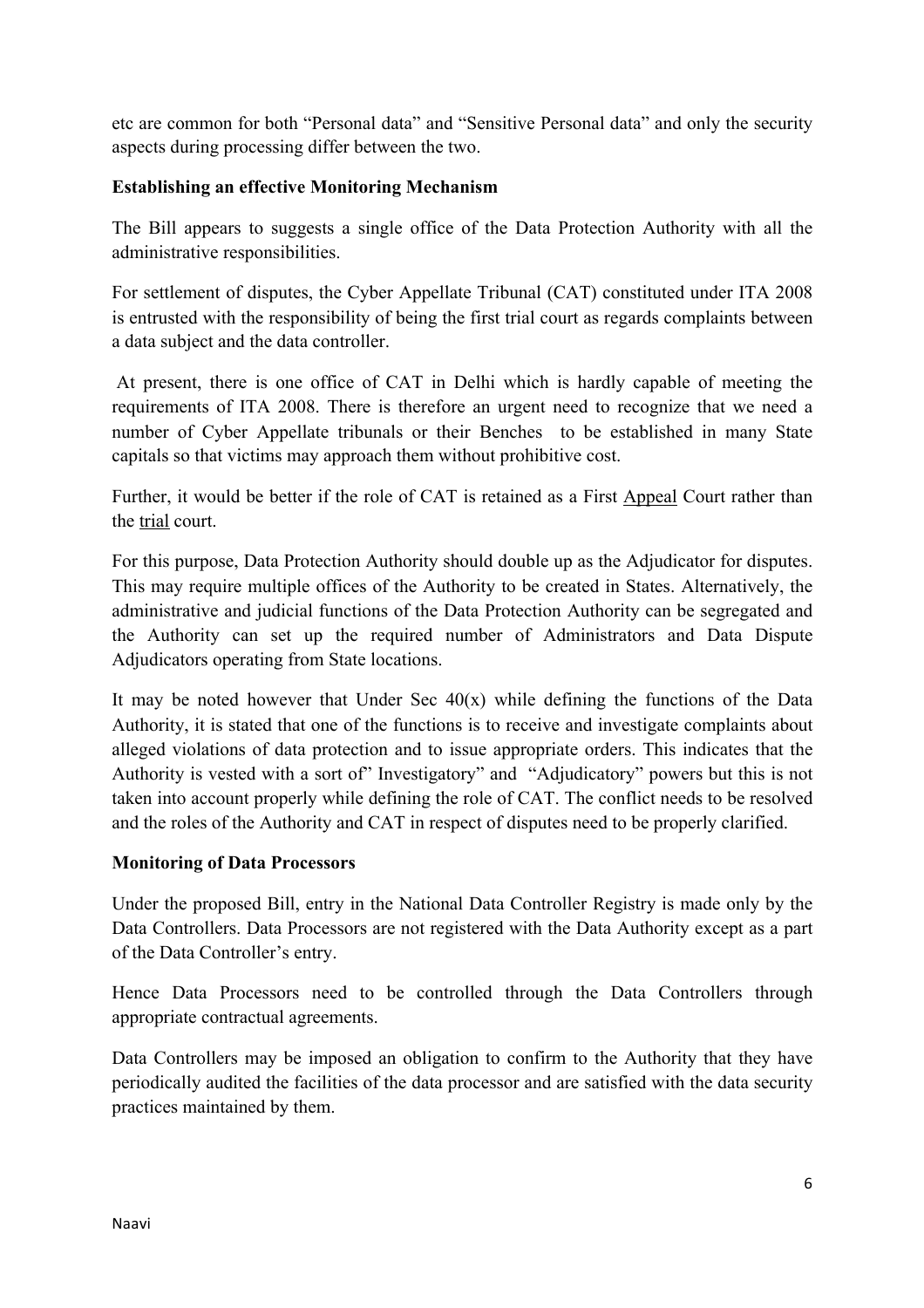Data Processor Agreement should also provide for reporting of suspected data breach incidents to the Data Controller.

Section 15(3) should be reworded to add that the contractual terms include that "While" handling the data entrusted to him for processing, the Data Processor shall exercise all due diligence to ensure that there is no contravention of any of the provisions of the Bill and shall keep the Data Controller immediately informed of any suspected breach . "

## **Defining Offences**

The current structure of offences is too elaborate and needs to be simplified. Several sections are in direct conflict with ITA 2008 and perhaps with Indian Telegraph Act. Hence the chapter X requires substantial reworking.

Offences need to be divided into administrative failures and data misuse. Administrative failures may be covered by civil liabilities while data misuse can be made a criminal offence.

Offences by Data Controllers, Data Processors and third parties may also be segregated and penalties defined appropriately.

Penalties can also be defined based on the type of data involved whether it is "Personal Data" or "Sensitive Personal Data" etc.

### **Overlapping legislations**

It is preferable if the overlapping of different legislations is minimized. The Bill envisages legislation on interception, surveillance, unsolicited communication etc. which overlap with ITA 2008 and Indian Telegraph Acts in particular.

It is better for the Government to consolidate the "Interception" related legislation in one Act applicable to all types of data under transit or storage.

If necessary, such consolidation can be made under Privacy bill and the conflicting provisions removed from ITA 2008 and Indian Telegraph Act. Alternatively one single authority to deal with "Interception" can be created under a new Act such as "Data Interception Act" which can address the issue in its entirety. Though this could mean rearrangement of administrative powers of different departments, it would work better in the long run.

### **Miscellaneous**

It is not clear if it is necessary that a "Direct Marketing Agency" has to be registered separately as envisaged under the Bill. They should be considered "Data Controllers" and handled accordingly. Unsolicited communication for marketing then becomes part of the data controller's usage policy based on the consent.

Under Sec 2(viii), "Consent" is defined to include "Implied Consent". This is in conflict with ITA 2008 which requires "Written Consent". Considering implied consent as consent is an